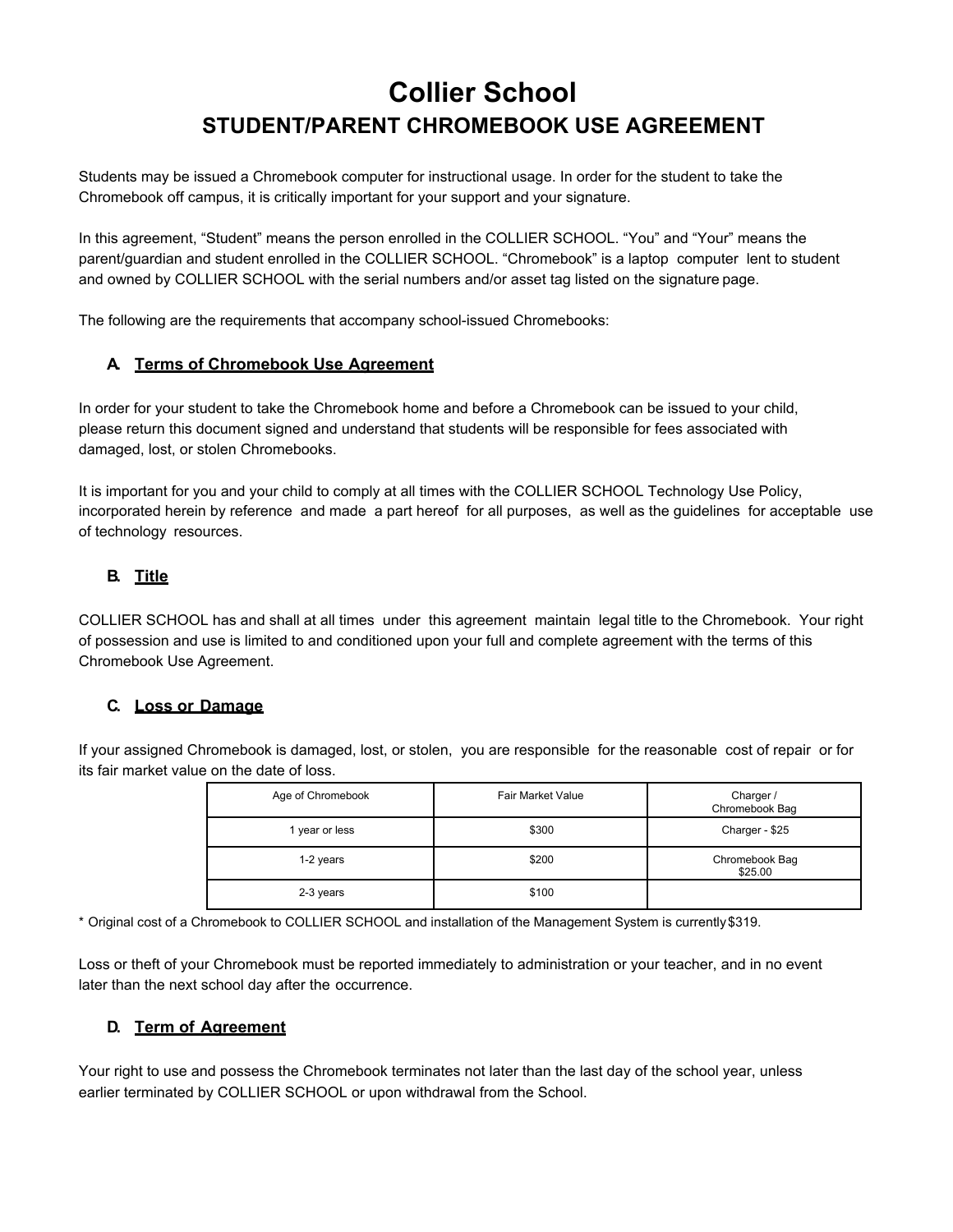## **E. Appropriation**

Your failure to timely return the Chromebook and the continued use of it for non-school purposes without the consent of COLLIER SCHOOL may be considered unlawful appropriation of COLLIER SCHOOL property.

## **F. Repossession**

If you do not timely and fully comply with all terms of this Chromebook Use Agreement, including the timely return of the Chromebook, COLLIER SCHOOL shall be entitled to declare you in default and come to your place of residence or other location of the device to take possession of the Chromebook.

## **G. General Chromebook Rules**

#### *Inappropriate Content*

- Inappropriate content will not be allowed on Chromebooks
- Presence of weapons, pornographic materials, inappropriate language, alcohol, drug, gang related symbols, or pictures will result in disciplinary action.
- You will be charged for replacement parts if plastic parts are damaged beyond repair.

#### *Deleting Files*

● Do not delete any folders or files that you did not create or that you do not recognize. Deletion of certain files will result in computer failure, will interfere with your ability to complete class work and may affect your grades.

#### *No Loaning or Borrowing Chromebooks*

- Do not loan Chromebooks to other students.
- Do not borrow a Chromebook from another student.
- Do NOT share passwords or user names.

#### *Music, Video Games, or Programs*

- Music, videos, and games may not be downloaded or streamed over the Internet. This may be a violation of copyright laws.
- Illegal downloading and distribution of copyrighted works are serious offenses that carry with them the risk of substantial monetary damages and, in some cases, criminal prosecution.
- Copyright infringement also violates the COLLIER SCHOOL Internet agreement, and could lead to limitation or suspension of your Internet use and services.
- Your Chromebook will be confiscated if you are found with illegally downloaded or distributed files on your device. Your device will be re-imaged, and you will be charged a \$15 re-imaging fee.

#### *Unauthorized Access*

● Access to another person's account or Chromebook without their consent or knowledge is considered hacking and is unacceptable.

## *Transporting Chromebooks*

● To prevent damage, Chromebooks should be in a protective sleeve and inside backpacks between classes.

## *Charging Chromebooks*

● Students are expected to charge the Chromebook every night.